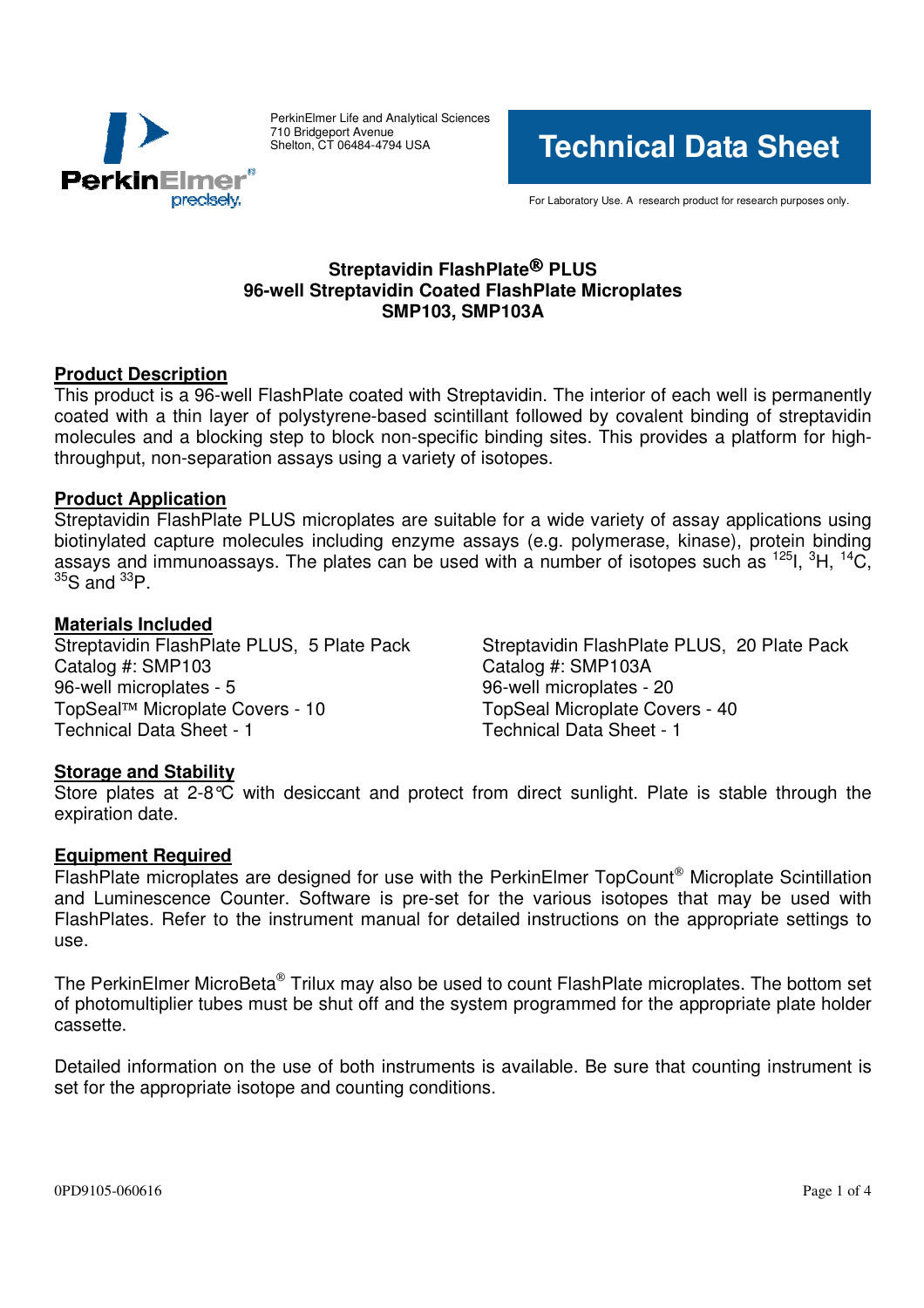## **Coating Volume**

The Streptavidin FlashPlate PLUS has been coated with a volume of 200  $\mu$ L/well.

## **Performance Characteristics**

#### **Intra-Plate Precision**

Within plate precision determined by assaying an IC<sub>50</sub> concentration of  $[^3$ H]-biotin on entire plates from several different lots. Results are reported below:

| <b>Precision</b><br><b>Analysis</b> | <b>Mean</b><br>cpm | SD<br>(cpm) | <b>Pooled</b><br>$%$ CV          | <b>Pooled</b><br>$%$ CV + 2SD* |
|-------------------------------------|--------------------|-------------|----------------------------------|--------------------------------|
| Data Set:                           |                    |             |                                  |                                |
| $n=58$ plates                       | 9090               | 564         | 5.4%<br>$\cdots$ $\sim$ $\cdots$ | $7.2\%$<br>. .                 |

\*95% confidence interval

#### **Inter-Plate Precision**

Between plate precision was tested by assaying an IC<sub>50</sub> concentration of [<sup>3</sup>H]-biotin on plates from two different plate lots. Results of eight different experiments are reported below.

| <b>Experiment</b> | <b>Number of</b><br><b>Plates Tested</b> | <b>Mean</b><br>cpm | <b>Inter-Plate</b><br>Precision (% CV) |
|-------------------|------------------------------------------|--------------------|----------------------------------------|
|                   |                                          | 8097               | 3.3%                                   |
| 2                 |                                          | 8696               | 3.8%                                   |
| 3                 | 5                                        | 8816               | 3.3%                                   |
|                   |                                          | 7893               | 4.4%                                   |
| 5                 |                                          | 8927               | 2.3%                                   |
| 6                 | 20                                       | 9473               | 3.5%                                   |
|                   | 10                                       | 9164               | 2.1%                                   |
|                   |                                          | 9340               | 3.3%                                   |

### **Binding Capacity**

Binding capacity, as measured by a [<sup>3</sup>H]-biotin binding assay, is typically  $\geq$  35 pmol per well. Actual binding capacity in an assay is dependent on the size of the biotinylated molecule.

### **Reagent Tolerances**

The detergent and DMSO studies discussed below, demonstrated that the presence of these reagents, at certain concentrations, did not hinder biotin capture. However, these reagents may still interfere with specific assay systems. Each researcher must determine if his/her assay system is sensitive to these reagents.

### **Detergents**

Several detergents were found to not interfere with the ability of Streptavidin FlashPlate to capture [<sup>3</sup>H]-biotin. Detergent resistance was tested by assaying a solution of [<sup>3</sup>H]-biotin at an IC<sub>50</sub> concentration in PBS buffer alone, or PBS buffer with a final concentration of 1% detergent. Plates were incubated overnight at room temperature. The mean cpm values for each solution are plotted below.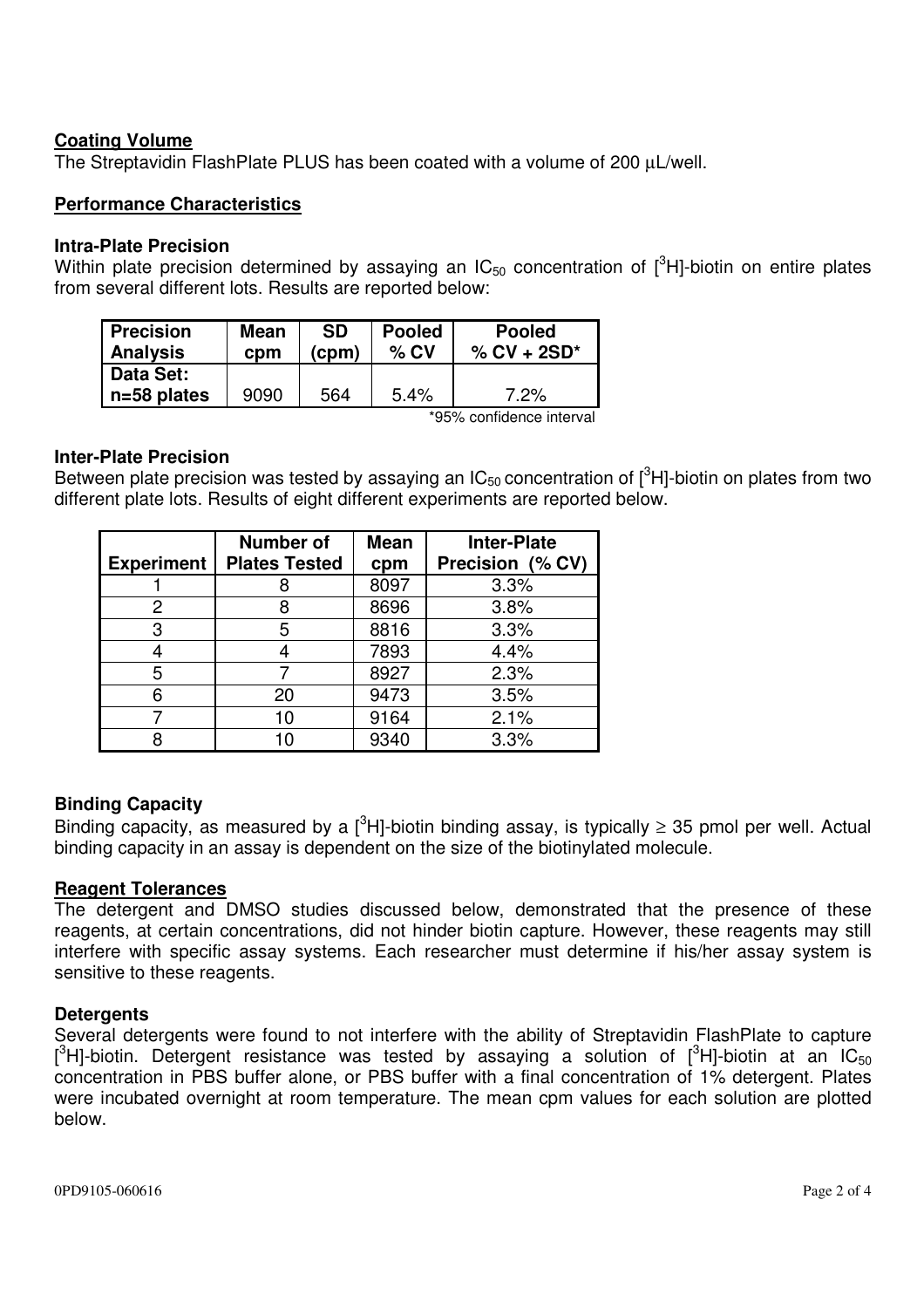

### **DMSO**

DMSO concentrations up to 10% did not adversely affect the ability of Streptavidin FlashPlates to capture [<sup>3</sup>H]-biotin. The direct addition of 100% DMSO to a Streptavidin FlashPlate will cause a significant loss in signal. This signal loss correlates with the volume of 100% DMSO added.

#### **Application Examples**

#### **Reverse Transcriptase Assay**

A reverse transcriptase assay was performed on a 96-well Streptavidin FlashPlate using recombinant HIV-1 reverse transcriptase (PerkinElmer Cat.# NEI490) and [methyl,1',2'-3H]dTTP (PerkinElmer Cat.# NET520A). Reaction solution containing tracer and dNTPs was added, followed by diluted enzyme. Plates were incubated overnight at 37°C and counted on a microplate scintillation counter. The background levels were less than 300 cpm in this assay.